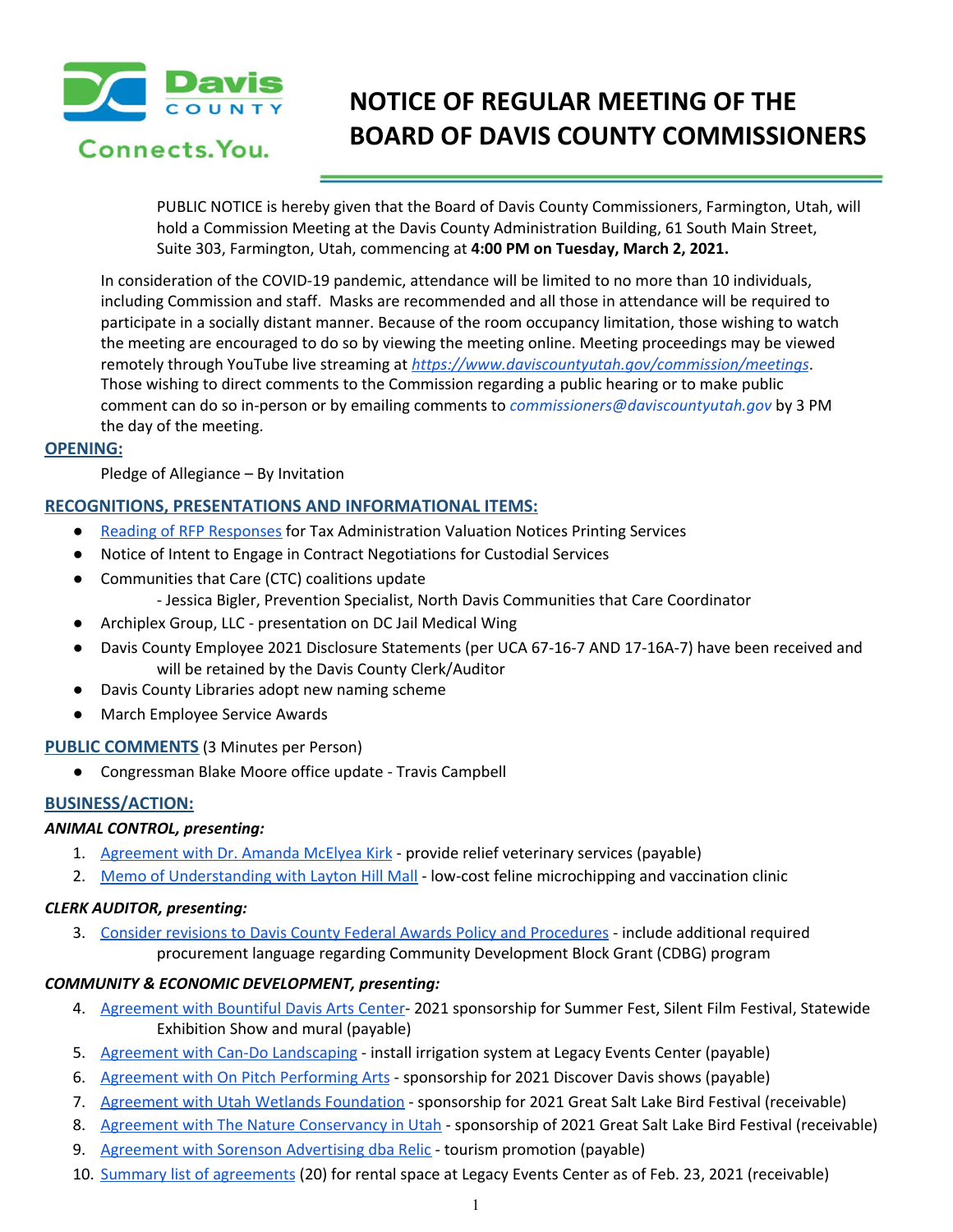## *COMMISSION OFFICE, presenting:*

- 11. Ordinance [amending,](https://drive.google.com/file/d/1KFS2u18ROcsIJScnrHkQVHhlaf5e7-AG/view?usp=drivesdk) in part, Davis County Ordinance No. 01-93 Franchise-Mountain Fuel Supply Company (Dominion Energy) to extend term of franchise through August 31, 2022
- 12. [Reappoint](https://drive.google.com/file/d/1_dPY24Te3vY1deVLIx815ZCs2YzH-sqO/view?usp=drivesdk) Durrell Nielsen to Bountiful Irrigation District Board of Trustees
- 13. Reappoint Jennifer Somers to the Davis County Library Board

#### *FACILITIES, presenting:*

14. Agreement with Construction Materials [Technologies,](https://drive.google.com/file/d/1EMHYcRp4vPsnBWDQsaZ0F3ElQAZapbIH/view?usp=drivesdk) Inc. - construction materials testing and special inspections for the Memorial Courthouse renovation (payable)

#### *HEALTH DEPARTMENT, presenting:*

- 15. Agreement with AmeriCorps [Seniors/Corporation](https://drive.google.com/file/d/1PBqyyMroyBx_p_q8LM4bS5qzvMeRoTPd/view?usp=drivesdk) for National and Community Service FY 2021-2022 RSVP (Retired Senior Volunteer Program) funding (receivable)
- 16. Certifications and Assurances (FF2021) to FTA/Utah Dept. of [Transportation](https://drive.google.com/file/d/10xEHmfm5xRjKkCtml5S8FcFsdzQ6nqHl/view?usp=drivesdk) for FTA Assistance Programs (n/a)
- 17. [Agreement](https://drive.google.com/file/d/1Wui-4z5GmNh4CB2q0FrJyID-EyabGmk3/view?usp=drivesdk) with Railroad Medicare Palmetto GBA Medicare Electronic Data Interchange enrollment (n/a)
- 18. [Agreement](https://drive.google.com/file/d/1y2FnHgqCGteAK8vEUfyAP8DdjkOmGs_Y/view?usp=drivesdk) with South Davis Home Health provide for direct purchase of needed in-home services for clients (payable)
- 19. [Amendment](https://drive.google.com/file/d/1C5t3R9hUNJBDT0_F-3PkMIP9hhCVVbl7/view?usp=drivesdk) with Utah Dept. of Health COVID 19 Vaccine Supplemental Suppo[r](https://drive.google.com/file/d/1C5t3R9hUNJBDT0_F-3PkMIP9hhCVVbl7/view?usp=drivesdk)t for additional funding for continued services (receivable)

## *INFORMATION SYSTEMS, presenting:*

- 20. [Amendment](https://drive.google.com/file/d/12sts01AJB7Q9aJfTNHBV_ME4e2paiKq5/view?usp=drivesdk) with Comcast Business Enterprise Services Master Services upgrade to service line to Kaysville COA at 81 E. Center Street (payable)
- 21. Ratify [agreement](https://drive.google.com/file/d/1ckyK46JZPukRRgysLhWOlB92hwVW4D7e/view?usp=drivesdk) with UTOPIA internet line to Davis Conference Center in Layton for a COVID-19 vaccinatio[n](https://drive.google.com/file/d/1ckyK46JZPukRRgysLhWOlB92hwVW4D7e/view?usp=drivesdk) clinic (payable)

#### *LIBRARY, presenting:*

22. Change order with Spindler [Construction](https://drive.google.com/file/d/1ZVIH4PrS5FcaRdM2DpvW_DxS33CD52B_/view?usp=drivesdk) Corp - various changes for the North Branch (Clearfield) Library Construction Project (payable)

#### *SHERIFF'S office, presenting:*

- 23. Agreement with [Intermountain](https://drive.google.com/file/d/1_FQZDD2lYiuFfL6cJfydaxyen4Wf2_xu/view?usp=drivesdk) Testing Services Inc. special testing, material testing and observation for Correctional Facility Medical Unit (payable)
- 24. Agreement with Jason W. Read [Foundation](https://drive.google.com/file/d/1h3XUUb7Mmvuwb6jmMCDN51A4WkN1Zws3/view?usp=drivesdk) \$3,000 cash donation for purchase of protective riot gear for DC Sheriff's Deputies (receivable)
- 25. **Interlocal agreements** with the following cities to form a public order unit to respond to civil unrest which may occur in Davis County (payable/receivable):

| <b>Bountiful City</b>   |  |
|-------------------------|--|
| <b>Centerville City</b> |  |
| <b>Clearfield City</b>  |  |
| <b>Clinton City</b>     |  |

**[North](https://drive.google.com/file/d/1Qrp9iiDkIAFqa6oogxcsUCqacmZ8v-lv/view?usp=drivesdk) Salt Lake [Sunset](https://drive.google.com/file/d/1ruFw7qOmLPYMquNIYH6Cem5uRj8Yp_2O/view?usp=drivesdk) City West [Bountiful](https://drive.google.com/file/d/1i_UAbBj8gI76pjAYJeY8afZZzL2DSFgp/view?usp=drivesdk) City** 

#### **BOARD OF EQUALIZATION:**

Property Tax Register

#### **CONSENT ITEMS:**

- Commission Meeting Minutes: [February](https://drive.google.com/file/d/1iGQ9lEGz4UpyrPznxJyVLTxtLCNkUS8v/view?usp=drivesdk) 2, 2021
- Work Session Minutes: [February](https://drive.google.com/file/d/1S31a8pL3UIo8cCohTsdHkIRv7LRvOnTA/view?usp=drivesdk) 2, 2021; February 9, 2021; February 16, 2021